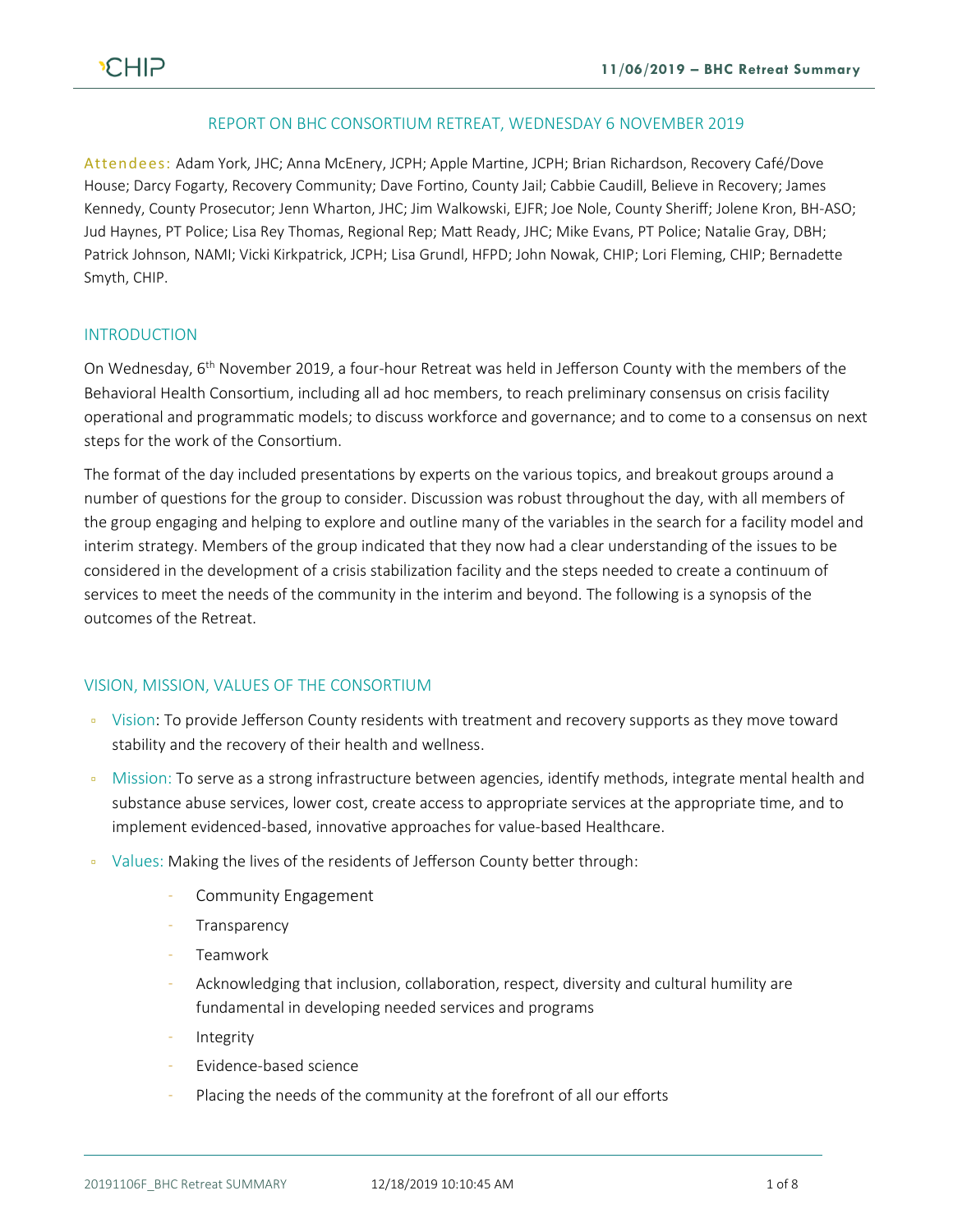# DATA AND OTHER CONSIDERATIONS ON FEASIBILITY OF PROPOSED FACILITY

#### **Jefferson County Data**

Health Facilities Planning & Development, the consultant hired by the Consortium, have gathered a wealth of SUD and behavioral health data from Consortium members in Jefferson County about who comes to the attention of first responders and law enforcement, and who's ending up in the Hospital, jail or at Discovery Behavioral Health (DBH). From this data, it is clear that the Consortium is not looking at a large facility, which will guide much of the conversation about facility model options and what else we need to know to move forward with plans.

| <b>Data Source</b>                 | Annual<br><b>Volume</b> | <b>Notes</b>                                                          |
|------------------------------------|-------------------------|-----------------------------------------------------------------------|
| Jefferson Healthcare               | 600                     | <b>BH related FD Visits</b>                                           |
| Discovery BH                       | 50                      | Involuntary detentions                                                |
|                                    | 70                      | Voluntary placements                                                  |
|                                    | 140                     | <b>ITA Investigations</b>                                             |
|                                    | 568                     | Unduplicated crisis services (includes<br>outpatient)                 |
| Jefferson County Jail              | 892                     | Mental health related bookings (75% involved<br>alcohol/drug charges) |
| Jefferson County Sheriff           | 354                     | Mental health related incidents                                       |
|                                    | 397                     | SUD related (44 MH and SUD)                                           |
| <b>East Jefferson Fire Rescue</b>  | 29                      | Incidents of Opioid Overdose                                          |
|                                    | 59                      | Transports from JH to inpatient BH facility                           |
|                                    | 100                     | Total BH responses                                                    |
| Port Townsend Police<br>Department | 579                     | BH related incident (had been drinking)                               |
|                                    | 353                     | BH related incident (drugs)                                           |
|                                    | 1,318                   | BH related incident (mental health)                                   |

### **SBHO Data on Out-of-Region Behavioral Health Placements from Jefferson County**

The following are out-of-region figures from Salish Behavioral Health Organization. Figures are for January to September 2019 using clients' listed zip codes.

- 12 Jefferson County individuals were served in Kitsap's new Crisis Triage Facility (total bed count 97 days)
- 10 involuntary placements outside the region (any non-AIU/YIU; does not included continued stay authorizations)
- <sup>11</sup> voluntary placements outside the region (any non-AIU/YIU; does not include continued stay authorizations)
- **2** requests from Jefferson County for involuntary substance use treatment
- <sup>2</sup> 223 unduplicated individuals who had crisis context through DBH (392 for all of 2018)
- <sup>9</sup> 3 single bed certifications (individuals who are involuntarily detained; no bed anywhere else in the state to place them in psychiatric hold). One in February, one in May, one in June.
- <sup>2</sup> no-bed reports (no psychiatric bed/community hospital placement option). Mostly substance use disorder.

#### **Stabilization, Evaluation & Treatment, and Hospital Treatment Rates (per diem)**

Rates vacillate broadly—many places charge for each service provided in addition to the cost of stay (doctor visit; counsellor visit; etc.). Invoicing upwards of \$1,500 to \$2,000 a day for individuals has been recorded.

- Stabilization: Average across the state: \$400 \$475
- Evaluation and Treatment: Average: \$850/900 to \$1,800; King County has highest rates.
- Community Hospitals: \$1,500 to \$3,500; the highest rates were out of state.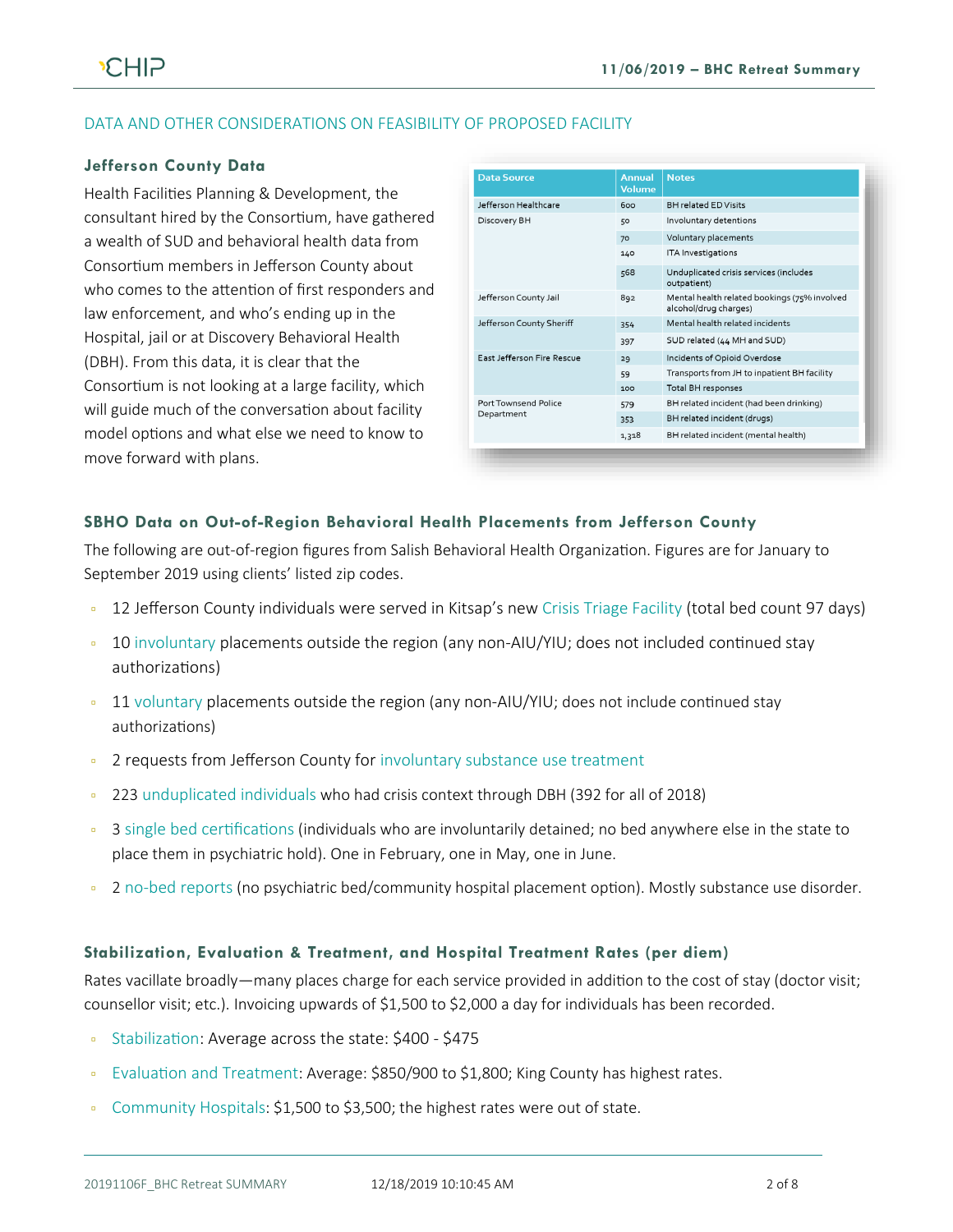### **Jamestown S'Klallam Healing Campus**

Currently, there is a planning effort around the provision of behavioral health treatment in Sequim between Jamestown S'Klallam Tribe, Jefferson Healthcare, Olympic Medical Center, and Peninsula Behavioral Health. The first phase of the Jamestown S'Klallam Healing Campus project, which was recently awarded \$7.2 million by the

Jamestown, Clallam, Jefferson Current Planning

- . Three entities: Jefferson County PHD No. 2, dba Jefferson Healthcare, Clallam County PHD No. 2, dba Olympic Medical Center and the Jamestown S'klallam Tribe are working together on a multiphased campus in Sequim.
	- Phase 1- is a Clinic to be owned and operated by the Tribe
	- Phase 2- under analysis now is likely to be an E&T
	- They have defined Phase 3 as a crisis response facility in Jefferson County, and potentially in Port Angeles and Forks as well.

legislature, is an outpatient clinic focused on SUD. Their second phase will examine evaluation and treatment options, and their third phase includes providing services in outlying areas, including Jefferson County. The Jamestown S'Klallam Healing Campus has been identified as an important collaborator in the region for this BHC Consortium.

#### TWO-PHASE APPROACH TO MEETING THE BEHAVIORAL HEALTH NEEDS OF JEFFERSON COUNTY



Because a Residential Treatment Facility (RTF) will take 3-5 years to explore, plan and, if feasible, implement, the work of the Consortium has been divided into two parallel and overlapping phases so that there will be a continuum of services to meet the needs of the community and provide a basis for moving towards Phase 2 outcomes. Phase 1 projects will run alongside Phase 2 planning and will continue through and beyond the implementation of any Phase 2 option.

Consortium members engaged in robust discussions that included consideration of the need for a facility, service provision options, facility options, influencing state licensure rules, regional options, getting a place at the S'Klallam Healing Campus table and figuring how how we can complement each other, reimbursement and funding options, what supports and resources there are in the community, what suports and resources are missing in the community.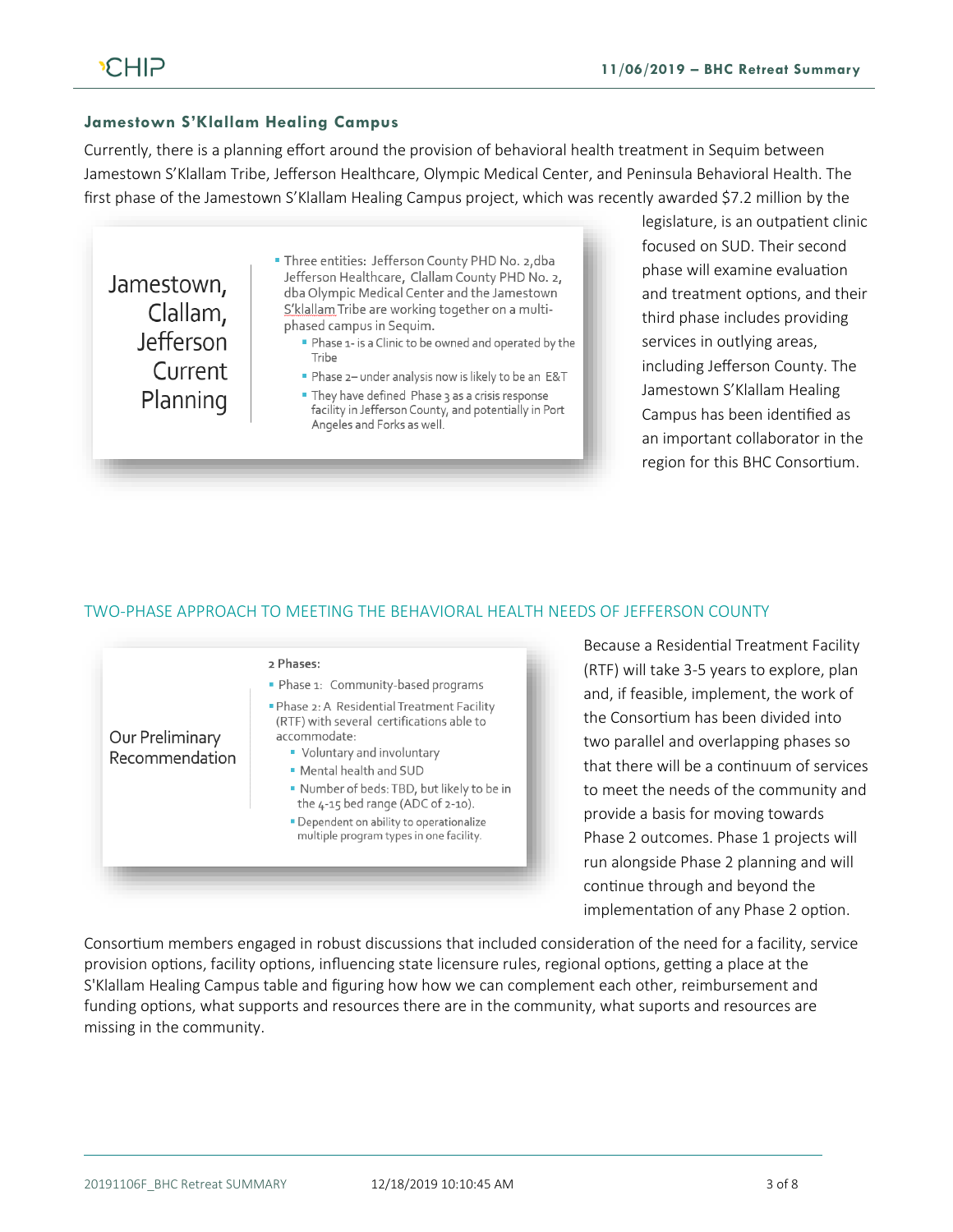#### **Phase 1: Community Based Programs**

This phase will explore communitybased programs that will both build on and enhance programs already in existence and identify new areas where more immediate access to behavioral health needs can be met in the short term. Phase 1 options will be implemented while the Phase 2 option continues to be explored and planned, and will extend beyond any Phase 2 option implementation. This will create a solid continuum of care in the County for residents experiencing an SUD/MH crisis.

Potential Phase 1 Solutionsfocusing on the 4 A's: Availability, Accessibility, Affordability, and Acceptability

New or expanded services

#### • Day Program

- · Patient Navigators, Community Health Workers, Care Coordination
- **LEAD Program**
- Community Paramedicine
- Group Housing
- **Transportation**
- **Employment**
- · Hotline
- Continued integration of physical and behavioral health
- Peer support programs to provide basic treatment or support to individuals with mental illnesses.
- Programs serving special populations targeted interventions to a particular population, such as children or the elderly.
- · Tele-mental health
- **And don't forget workforce** development!!

The Consortium considered the "new or expanded services" proposed by HFPD, above, and further identified the following programs/actions during their breakout groups:

- Catalogue local services and determine which ones need some enhancement and additional resources, and which ones are doing well and can be used to augment this work. Provide support to services already in existence to maximize their efficacy.
- Collaboration between local services to ensure that there is transparency around services available in the community and ease of access for everyone. This will help providers do a better job of using and referring services efficiently, thus improving access to behavioral health for the community.
- Expansion of Navigator program to law enforcement, first responders, hospital
- Consolidation of Care Coordination and Follow-Through in the County and regionally
- BH training for first responders
- Wraparound services: Case managers who will follow through beyond jail/courts to ensure people are getting treatment, taking meds, etc.
- Stronger/better communication and discussion with the public on these complicated issues.
- Regional Outreach to facilities and services being provided outside the County in order to develop alliances with other initiatives, particularly the Sequim Behavioral Campus ongoing initiative.
- Continue to collect data from first responders, law enforcement, the hospital, and behavioral health service providers in order to standardize measures across agencies and continue the exploration of the feasibility of a Phase 2 Residential Treatment Facility or other option.
- Position ourselves at the various state, regional and local tables in order to influence licensure options to ensure they reflect the needs of rural counties in Washington and to ensure transfer options for certification of health care professionals moving states are streamlined.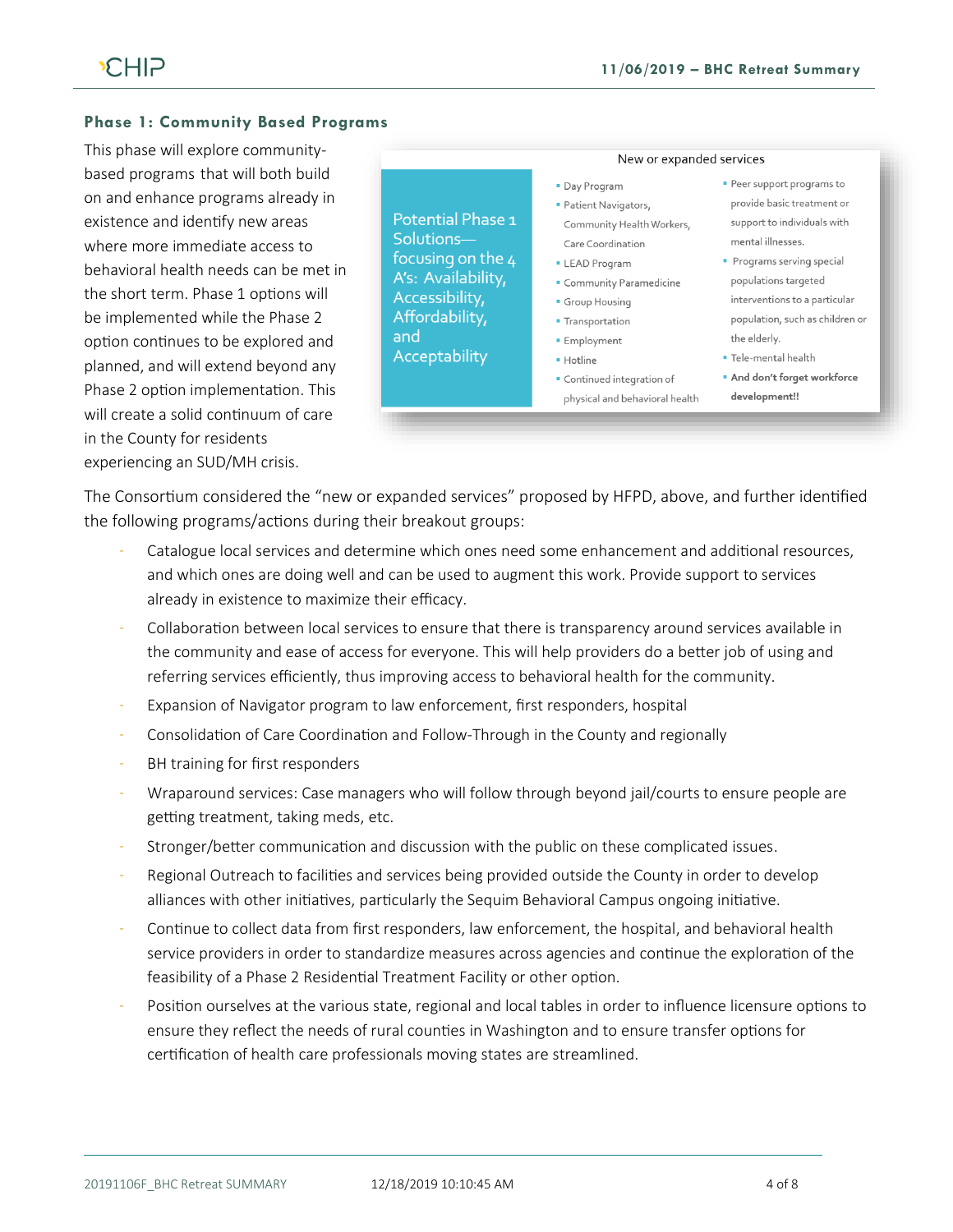# **CHIP**

The Consortium will meet again to prioritize where its energies should go and develop a strategy to implement proposed solutions:

# **Phase 2: Residential Treatment Facility**

A Residential Treatment Facility that could provide an alternative to jail or hospital emergency department facilities for County residents with SUD/MH-related issues who become subject to the attention of law enforcement or EMS services, where people in crisis can be treated and connected to the long-term behavioral health services they need. Together with a strong day hospital, strong outpatient services, and varied community programs, this would create a full continuum of care for people suffering from mental health and substance abuse issues in the County.



It was proposed to and provisionally accepted by the Consortium that the most likely model would include Crisis Stabilization, Triage, and Evaluation and Treatment services, which would cover most of the short- and long-term behavioral health (MH/SUD) needs of the community. This would require a state license for the physical building, and agency licenses for the three service areas. While such a facility might have to accept people from outside the community, it would mainly fill the needs of the Jefferson County community. Once a number of beds has been decided upon, there is no requirement related to whether they are for voluntary or involuntary admissions—need and demand will determine bed use.

The group determined that, at the moment, they were solidly at a "Maybe" right now as to whether or not to go forward with a facility, and that further research would determine if the needle would ultimately swing to "Yes" or "No." The Consortium will continue to gather data on Jefferson County to determine need and the feasibility of the facility, including site visits to facilities in other counties to gather vital information and data that will feed into facility decision-making in Jefferson County. Deciding on the feasibility of a Phase 2 solution will include exploring a number of other areas, including:

- while whether there is a facility model that would work for a county of this size;
- how it will be staffed: finding that sweet spot that matches minimum staffing required to run the unit with the number of patients we are likely to have;
- ability to share staff between programs (particularly SUD/MH);
- upcoming facility licensing changes and timing;
- if it's possible to get capital funding for the bricks and mortar facility;
- what size a facility needs to be to properly serve the numbers in Jefferson County; exactly what *are* the numbers in Jefferson County;
- what services a facility will provide;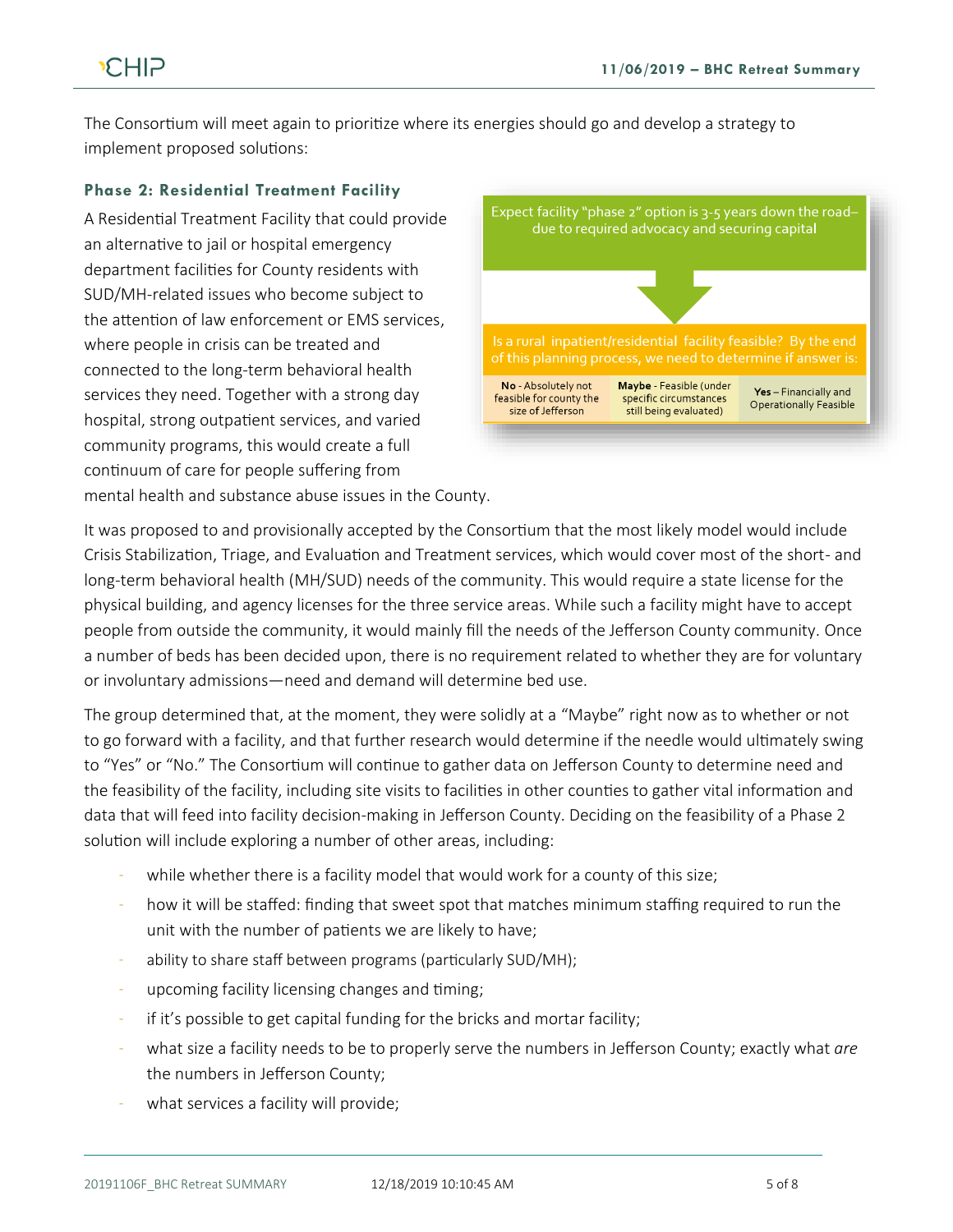

- governance structures, and who will provide governance;
- reimbursement models, including Medicaid, contract negotiations, new transparency legislation
- how it will integrate and/or work with other regional facility options;
- facility best practices;
- what complementary facilities are in the regional;
- other regional and rural options;
- how we meet the needs of the County (having somewhere other than jail or ED, or an out-of-county facility, to take residents in MH/SUD crisis) while taking all these factors into account.

Because legislators are already engaged and providing capital funds in the region, it is possible that they will be more willing to help with some of the other financial and operational discussions on how to make a facility in Jefferson County work.

# POSSIBLE GOVERNANCE MODELS FOR A RESIDENTIAL TREATMENT FACILITY

Various options for the make-up of a governance entity were presented by HFPD, as follows:

 Interlocal Agreement: Interlocal agreements are a possible way of working with the hospital, Department of Health, or other public institutions. While this is not as flexible as other options, and does rest final decision making in the hands of a government entity, it can be a very open, transparent and inclusive process that has everybody who is involved in the process in some way at the table, crafting the resolution and ultimately making recommendations.

|                                                   | <b>Option</b>                         | Pros                                                                                                                                  | Cons                                                                                                                                              |
|---------------------------------------------------|---------------------------------------|---------------------------------------------------------------------------------------------------------------------------------------|---------------------------------------------------------------------------------------------------------------------------------------------------|
| Early<br>Thinking<br>Governance<br><b>Options</b> | Interlocal<br>Agreement               | Easy to put into place.                                                                                                               | Only the public entities can<br>participate. And all actions<br>require approval of each entity's<br>board                                        |
|                                                   | 501(c)(3)                             | • Allows all community<br>providers to be "at the<br>table"<br>• Generally exempt from tax,<br>able to receive gifts/pursue<br>grants |                                                                                                                                                   |
|                                                   | <b>LLC</b>                            | • Allows for partnership/<br>ownership by for-profit<br>Easy to establish, and to<br>protect members from<br>liability.               | Raising money and grants are<br>challenging                                                                                                       |
|                                                   | 100% owned<br>by existing<br>provider | Easiest to accomplish                                                                                                                 | Harder to assure all parties have a<br>"place at the table" and ability to<br>influence policy, admission<br>criteria, etc. All burden on 1 party |

- 501(C)3: Allows community providers to be at the table, and can receive gifts and apply for grants. However, it does require creating a 501(c)3 entity and figuring out the legal issues around that.
- LLC: Allows for partnerships with for-profits. It's easy to establish and protect members from liability. Raising money and getting grants is more challenging under this model.
- 100% owned by existing provider: This is the easiest to accomplish. It's also the hardes to ensure all parties have a place at the table and/or have the ability to influence policy and admissions.

While it was acknowledged by the group that there is still a lot of work to be done, including research on market volumes and reimbursement strategies, to determine the feasibility and sustainability of any facility, discussion then centered around which existing entities, if any, could take on governance. The health department would not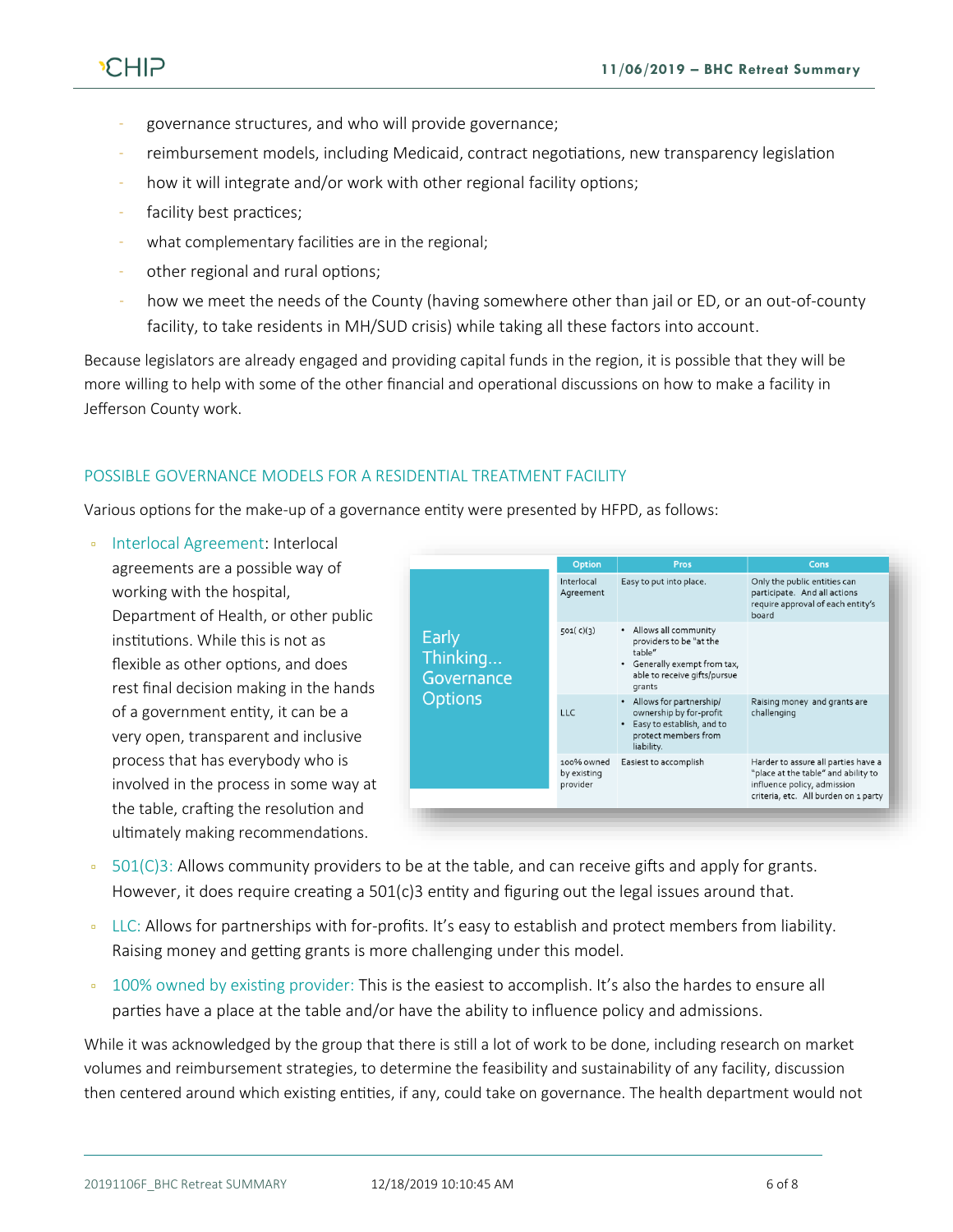necessarily be the most financially viable option. The hospital would lose too much federal funding if they were to take on governance of a treatment facility, removing it as an option for them.

Discovery Behavioral Health (DBH) has the best foundation for this work—they were established as a 501(c)3 decades ago to provide services to the community, and they already serve much of this population and run the crisis work in the community. They have DCRs 24/7, so clinical staffing would not be a stretch, although they identified a possible need to incorporate stronger management services. DBH currently has a SUD/mental health license, and could conceivably add services and obtain a facility license. There is also a nearby building DBH has identified as an excellent site for a facility. However, much would depend on reimbursement options and overheads, and whether it would be feasible for DBH to take on.

The feasibility and sustainability of DBH as a governance option has yet to be determined, but the group will support DBH in exploring what it would take and how it might find resources to help support that project, including consideration of funding sources under the new managed care model. While it is the group's collective hope that DBH will take on this initiative, if DBH determine that they are unable to fulfil this role, the group will consider exploring contracting with other entities, including regional ones like Kitsap Mental Health, to take on the governance of a crisis facility.

#### BREAKOUT GROUPS

The larger group was broken into four breakout groups and asked to consider the following questions:

- What services are available now that we can expand on?
- If What other services could be added, that we don't have?
- What questions do we need answers to around data? The Region? A Crisis Stabilization Facility?
- What do we need to do to position ourselves at various tables, rule-making wise?

The outcomes of these breakout groups have been incorporated into the various sections of this report, including Next Steps, Community-Based Programs, and Governance Options.

#### HRSA GRANT DELIVERABLES AND UPDATES

- Needs Assessment/Gap Analysis/Readiness Document: The Needs Assessment, which includes data and gap analysis, is due to be delivered to HRSA on January 6, 2020. The group will do final work on the deliverable at the BHC Consortium meeting in December 2019. .
- Strategic Plan: The Strategic Plan, which will include a plan to implement Phase 1 of this project and a strategy for exploring the Phase 2 option, is due to HRSA on February 3rd, 2020.
- Workforce Plan and Sustainability Plan: These will feed off a lot of the things that were discussed as next steps, so we have a really strong foundation for them. The Workforce Plan is due March 1st, 2020 and the Sustainability Plan is due May 31<sup>st</sup>, 2020.
- Website: The CHIP program has a new website—www.behealthyjefferson.com—where all documents relevant to the Consortium and Consortium meetings can be accessed.